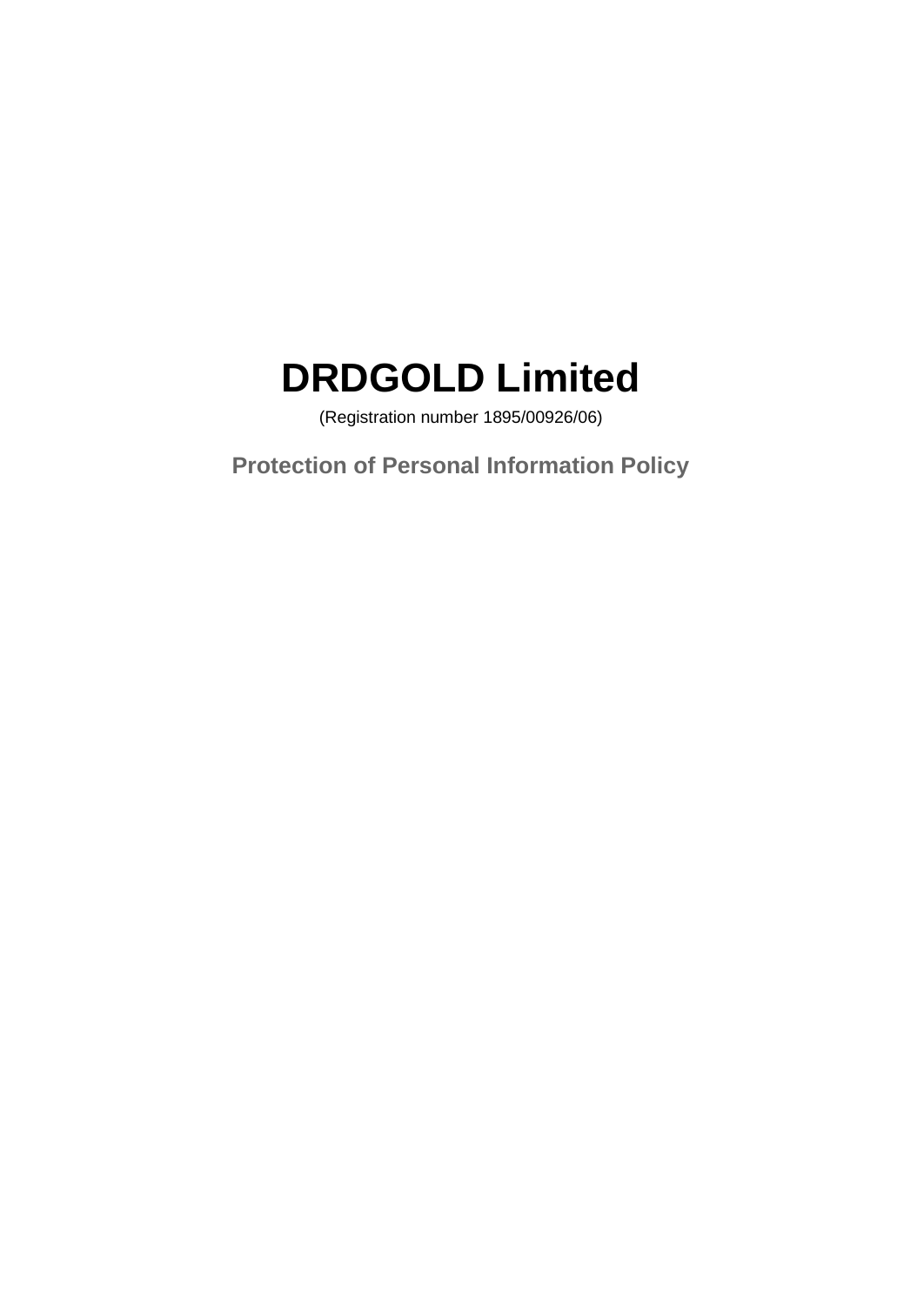

# **TABLE OF CONTENT**

<span id="page-1-0"></span>

| <b>Definitions</b> |                                         | 3 |
|--------------------|-----------------------------------------|---|
| 1.                 | <b>Policy Scope</b>                     | 5 |
| 2.                 | <b>Policy Governance</b>                | 6 |
|                    | 3. Policy Statement                     | 7 |
|                    | 4. Types of Records                     | 7 |
|                    | 5. Types of Information to be protected | 8 |
|                    | 6. Use of Personal Information          | 8 |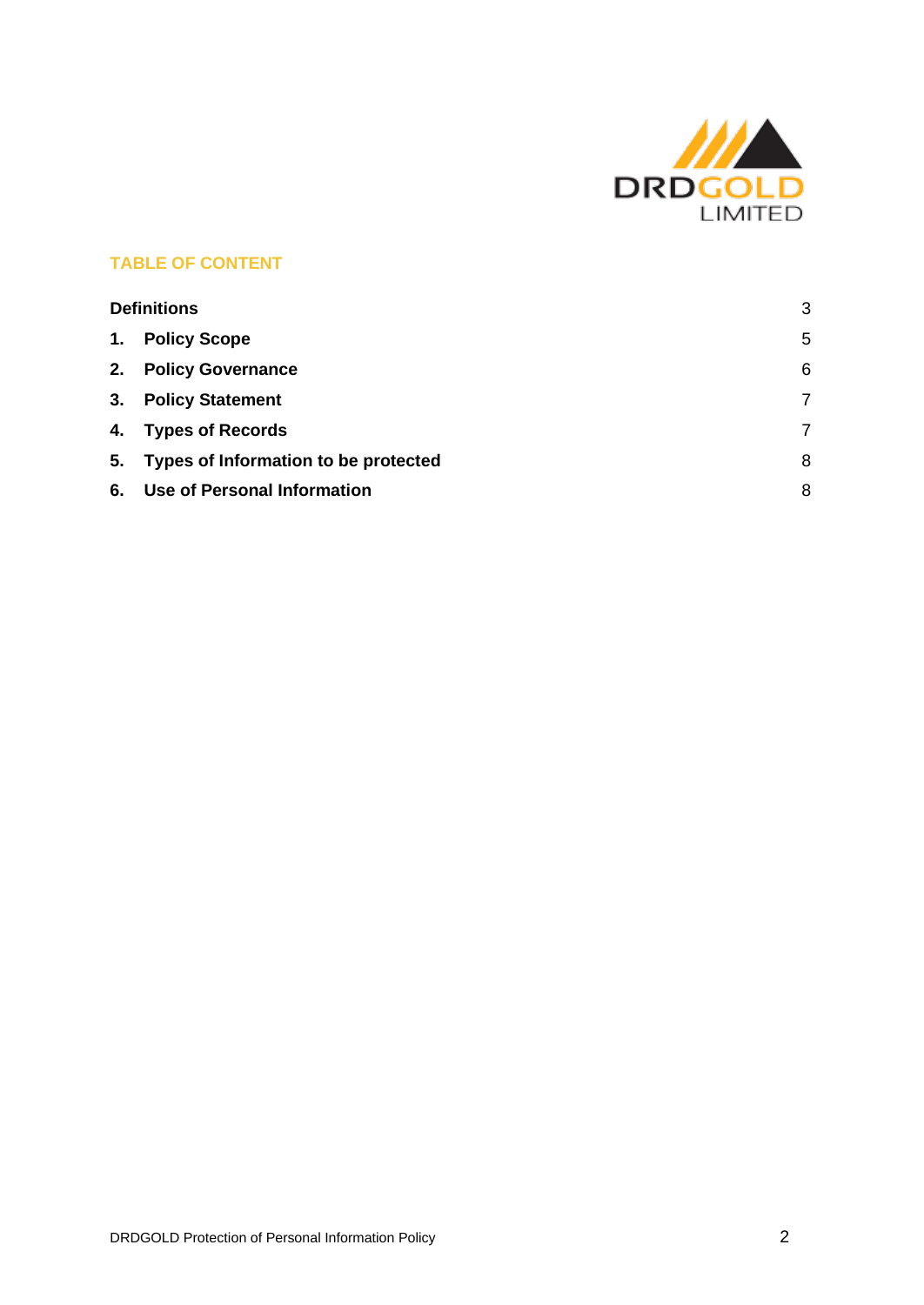# **Definitions**

In this DRDGOLD Policy, the following words and expressions shall have the meaning ascribed thereto below<sup>1</sup>:

| <b>Board</b><br><b>DRDGOLD</b><br>or | The Board of Directors of the Company. This does not include                                                                  |
|--------------------------------------|-------------------------------------------------------------------------------------------------------------------------------|
| <b>Board</b>                         | the Board of a Subsidiary.                                                                                                    |
| <b>Chairman</b>                      | The individual who is appointed as the chairman of the Board                                                                  |
|                                      | as per the relevant provisions of the Company's Memorandum                                                                    |
|                                      | of Incorporation.                                                                                                             |
| <b>Consent</b>                       | Any voluntary, specific, and informed expression of will in terms                                                             |
|                                      | of which permission is given for the processing of personal                                                                   |
|                                      | information.                                                                                                                  |
| <b>Companies Act</b>                 | The Companies Act, No. 71 of 2008, as amended from time to                                                                    |
|                                      | time, read with the Companies Regulations, 2011.                                                                              |
| <b>Company or DRDGOLD</b>            | <b>DRDGOLD</b><br>Limited<br><b>Means</b><br>with<br>number<br>registration                                                   |
|                                      | 1895/00926/06.                                                                                                                |
| <b>Data Subject</b>                  | You or me, being a person to whom personal information                                                                        |
|                                      | relates.                                                                                                                      |
| <b>Direct Marketing</b>              | Sending a data subject an electronic communication about                                                                      |
|                                      | goods and services that you are promoting or offering to supply                                                               |
|                                      | in the ordinary course of business or requesting a donation of                                                                |
|                                      | any kind for any reason.<br>The                                                                                               |
| <b>DRDGOLD Group or</b>              | <b>DRDGOLD</b><br><b>DRDGOLD</b><br>Group<br>comprises<br>and<br>its<br>Subsidiaries.                                         |
| Group                                |                                                                                                                               |
| <b>Group Exco</b>                    | The Group Executive Committee responsible for the leadership,<br>implementation of the strategy, and day-to-day management of |
|                                      | the affairs and business of the DRDGOLD Group.                                                                                |
| <b>Group CEO or GCEO</b>             | The Group Chief Executive Officer of DRDGOLD Limited.                                                                         |
|                                      |                                                                                                                               |
| <b>Group CFO or GCFO</b>             | The Group Chief Financial Officer of DRDGOLD Limited.                                                                         |
| Group COO of GCOO                    | The Group Chief Operating Officer of DRDGOLD Limited.                                                                         |
| <b>Information Regulator</b>         | The professional body that is empowered to monitor and                                                                        |
|                                      | enforce compliance by public and private bodies with the<br>provisions of the Act in terms of section 39.                     |
| <b>King IV™</b>                      | The King IV™ Report on Corporate Governance for South                                                                         |
|                                      | Africa 2016.2                                                                                                                 |
| <b>Management</b>                    | All persons who direct, control and exercise authority over or                                                                |
|                                      | supervise or oversee the business activities of any area,                                                                     |
|                                      | department or function within the DRDGOLD Group.                                                                              |
| <b>Operator</b>                      | A party that processes personal information only with the                                                                     |
|                                      | knowledge and/or authorisation of the responsible party; and                                                                  |
|                                      | treat personal information which comes to your knowledge as                                                                   |
|                                      |                                                                                                                               |

 $1$  A word or expression defined in the Companies Act and applied in the Policy shall have the meaning as ascribed thereto in the Companies Act if not defined herein.

 $^2$  The King IV Report on Corporate Governance for South Africa 2016, copyright and trademarks are owned by the Institute of Directors in South Africa.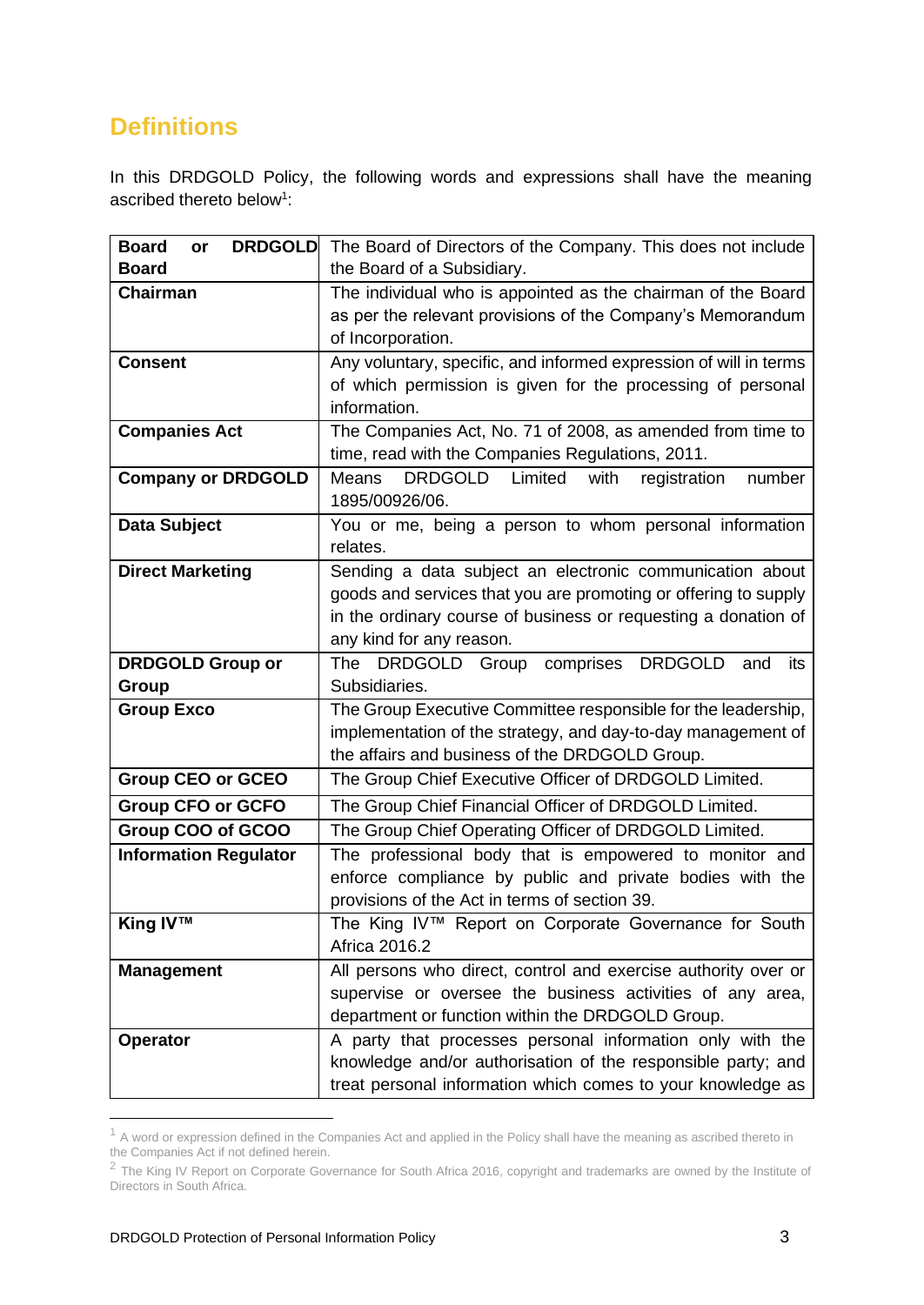|                                               | confidential and must not disclose it.                                                                                                                                                                                                                                                                                                                                                                                                                                                                                                                                       |
|-----------------------------------------------|------------------------------------------------------------------------------------------------------------------------------------------------------------------------------------------------------------------------------------------------------------------------------------------------------------------------------------------------------------------------------------------------------------------------------------------------------------------------------------------------------------------------------------------------------------------------------|
| <b>Person</b>                                 | A natural or juristic person.                                                                                                                                                                                                                                                                                                                                                                                                                                                                                                                                                |
| <b>Personal Information</b>                   | Information relating to an identifiable, living, person.                                                                                                                                                                                                                                                                                                                                                                                                                                                                                                                     |
| <b>Policy</b>                                 | A course or principle of action adopted or proposed by an<br>organisation or individual.                                                                                                                                                                                                                                                                                                                                                                                                                                                                                     |
| <b>PoPI</b>                                   | Protection of Personal Information                                                                                                                                                                                                                                                                                                                                                                                                                                                                                                                                           |
| <b>Procedure</b>                              | An established or official way of doing something.                                                                                                                                                                                                                                                                                                                                                                                                                                                                                                                           |
| <b>Processing</b>                             | Any activity that involves use of personal information. Includes<br>any operation or activity or set of operations, whether or not by<br>automatic means, concerning personal information, including:<br>Collection, receipt, recoding, organisation, collation,<br>storage, updating or modification, retrieval, alteration,<br>consultation, or use; and/or<br>Dissemination by means of transmission, distribution, or<br>making available in any other form; and/or<br>Merging, linking, as well as restriction, degradation,<br>erasure, or destruction of information. |
| <b>Record</b>                                 | Any recorded information, regardless of when it came into<br>existence.                                                                                                                                                                                                                                                                                                                                                                                                                                                                                                      |
| <b>Responsible Party</b>                      | A public or private body or any other person which determines<br>the purpose of and means for processing personal information.                                                                                                                                                                                                                                                                                                                                                                                                                                               |
| <b>Review</b>                                 | A formal assessment of something with the intention of<br>instituting change if necessary.                                                                                                                                                                                                                                                                                                                                                                                                                                                                                   |
| <b>Special Personal</b><br><b>Information</b> | The religious or philosophical beliefs, race or ethnic origin, trade<br>union membership, political persuasion, health or sex life or<br>biometric information and criminal record of a data subject.                                                                                                                                                                                                                                                                                                                                                                        |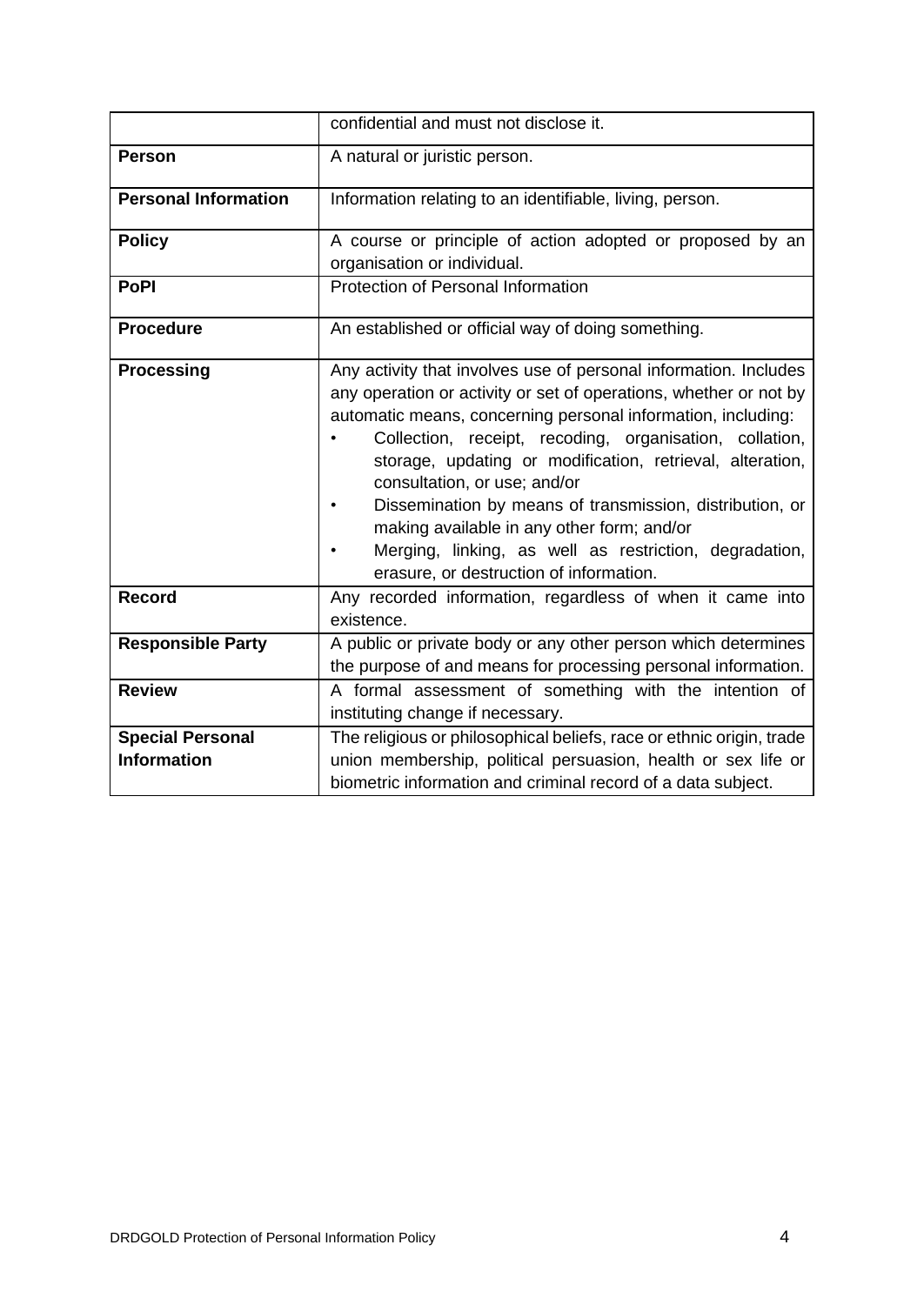# <span id="page-4-0"></span>**1. Policy Scope**

# **1.1 Purpose of the Policy**

The purpose of this document is to outline the policy ("Policy") on the Protection of Personal Information Act (hereinafter referred to as "PoPIA") for DRDGOLD. DRDGOLD Group is committed to the highest legal, ethical, and moral standards

The Protection of Personal Information Act is South Africa's data protection law enacted in 2013. It will come into effect in its entirety, by presidential proclamation. It regulates how anyone who processes personal information must handle, keep, and secure this personal information. PoPIA makes provision for what is called 'special person information' such as religious beliefs, trade union membership persuasion etc. There is a general prohibition on the processing of special personal information unless explicit prior consent is obtained.

PoPIA impacts on any personal information that is being gathered by companies. It clearly outlines:

- The manner in which information should be stored:
- What care should be taken in dealing with that information;
- When that information has to be purged; and
- Allows for no deviation from these rules.

The purpose of PoPIA is to protect personal information, to strike a balance between the right to privacy and the need for the free flow of, and access to information, and to regulate how personal information is processed.

# **1.2 Objectives of the Policy**

The Policy establishes a general standard on the appropriate protection of personal information within DRDGOLD. It provides the principles regarding the right of individuals to privacy and to reasonable safeguards of their personal information. It gives effect to the right to privacy in terms of the South African common law, section 14 of the Constitution and the purpose and application of the Protection of Personal Information Act, No 4 of 2013. It gives effect to the constitutional right to privacy by safeguarding personal information when processed by a responsible third-party and it regulates the manner in which personal information may be processed, by establishing conditions, in harmony with international standards that prescribe the minimum threshold requirements for the lawful processing of personal information.

The Policy further provides persons with rights, responsibilities, and remedies to protect their personal information from processing that is not in accordance with the Act and communicate DRDGOLD's commitment to data protection.

Furthermore, the Policy ensure that DRDGOLD complies with the law in respect of the data DRDGOLD holds on behalf of clients and employees and protects DRDGOLD from the consequences of a breach of its responsibilities.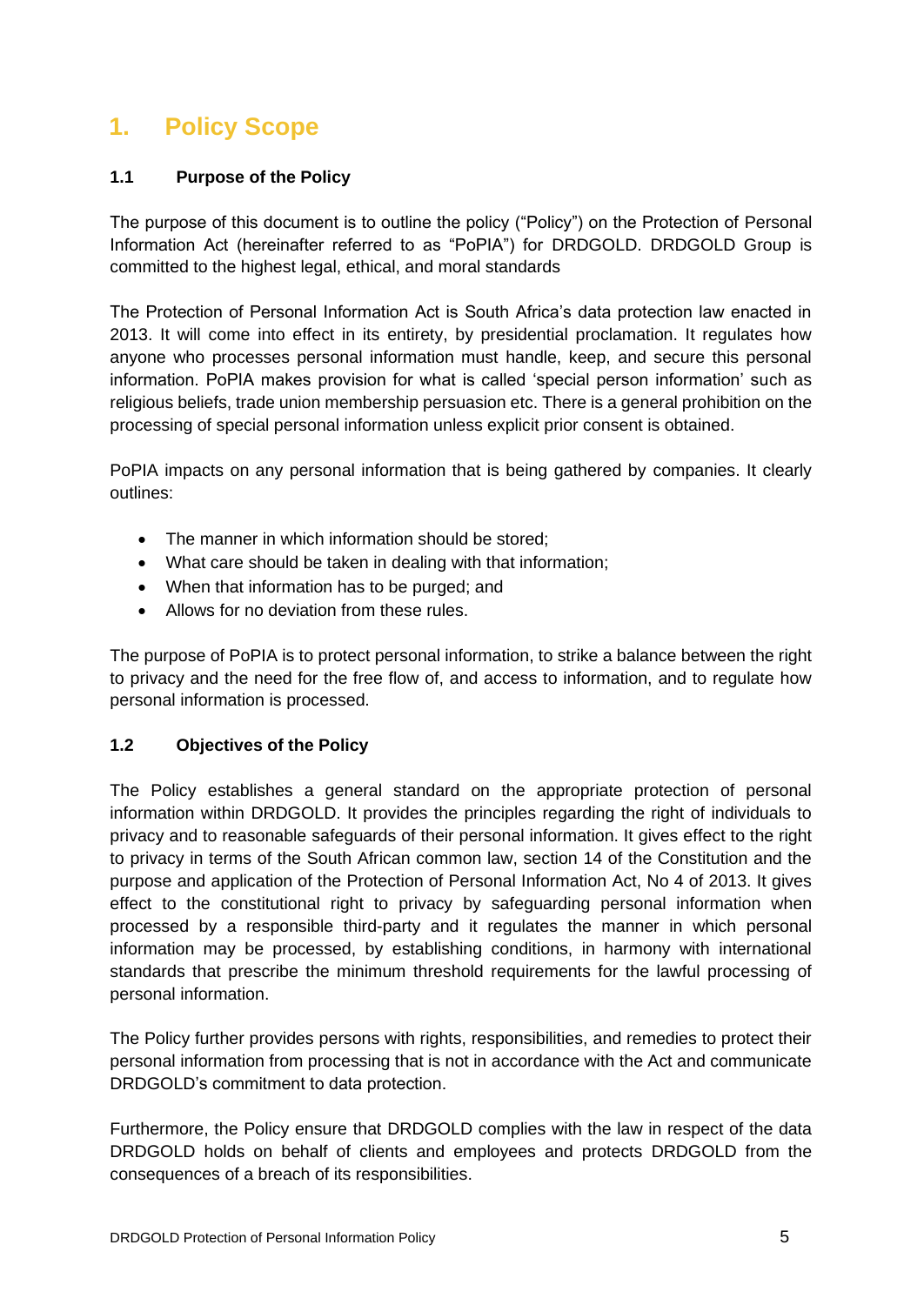### **1.3 Availability of the Policy**

The Policy is available to all Employees and can be accessed on DRDGOLD's intranet. It is the responsibility of each Manager to ensure that the Policy is available to all Employees who report to them.

# <span id="page-5-0"></span>**2. Policy Governance**

### **2.1 Roles and Responsibilities**

### Board of Directors

The board of directors (the "Board") is ultimately responsible for ensuring that all financial, reputational, and other risks are appropriately managed ("Risk Management") and for ensuring that the requisite systems, practices, and culture are in place for Risk Management. The Board is also ultimately responsible for ensuring that DRDGOLD complies with all applicable laws and regulations ("Compliance"). The Board may delegate Risk Management and Compliance to individuals, committees, consultants, but the ultimate responsibility still vests with the Board.

### Information Officer

The Group Company Secretary has been duly appointed as the Information Officer by the Chief Executive Officer, to act as the person to whom requests for access to information must be made in terms of the Act.

#### Management

Management is responsible for publishing, enforcing, regularly reviewing and, where necessary, updating the Policy.

### **Employees**

Employees are expected to comply with DRDGOLD's obligations under DRDGOLD's protection of information and data security framework (including all internal rules and policies adopted under such framework) as well as with any additional controls, processes and procedures that may be implemented by the Information Officer and management. All employees have a responsibility for the management and lawful processing of personal information.

### Internal Audit

Internal Audit will conduct, as a minimum, annual reviews of this Policy and DRDGOLD's Risk Management and Compliance in general and will provide reports to DRDGOLD on the adequacy of the Policy and Risk Management and Compliance.

Internal Audit is responsible for: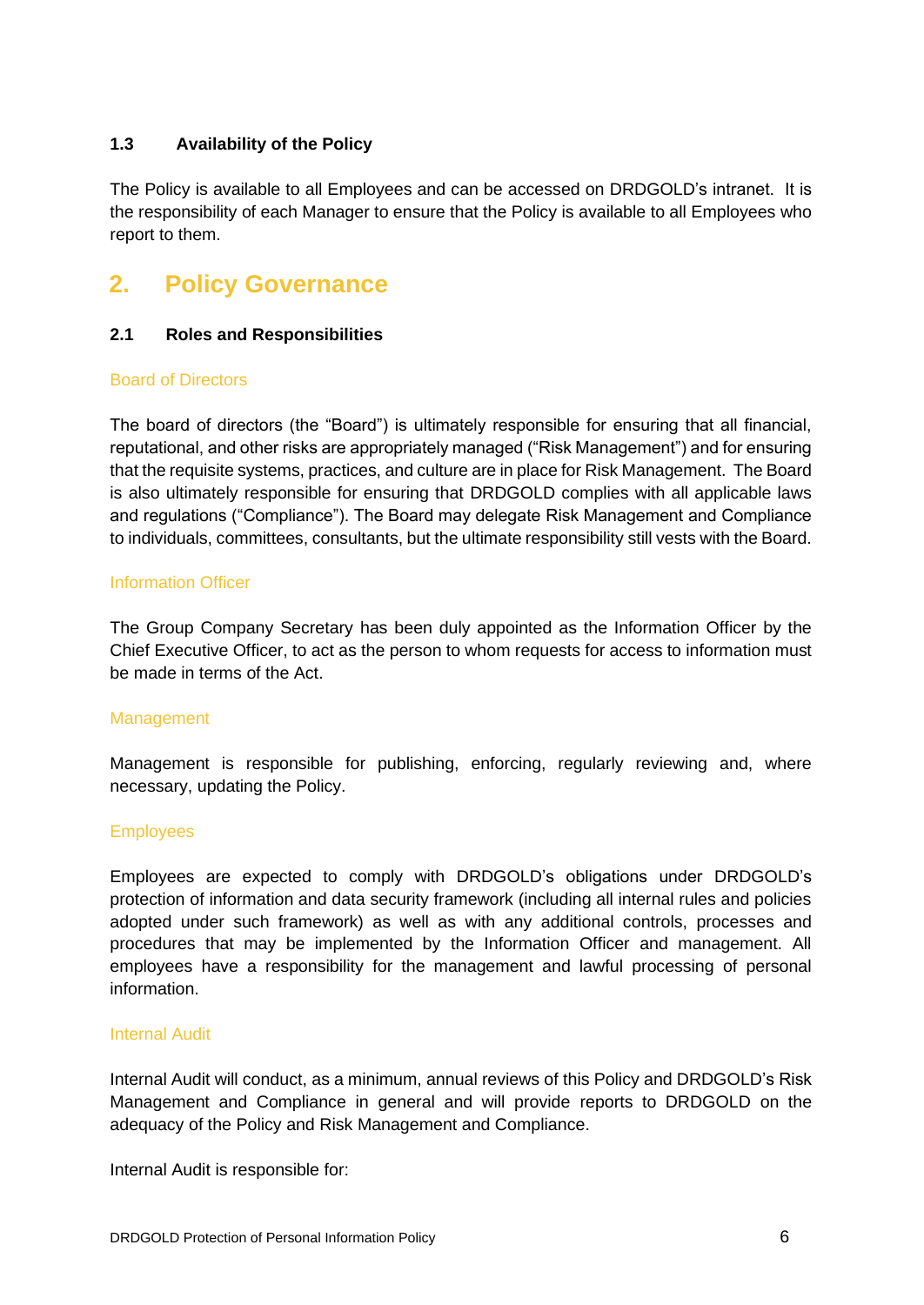- (i) assessing DRDGOLD's internal business management and control processes and the extent to which Remedial Action has been implemented; and
- (ii) for reporting thereon to the Board.

### **2.2 Policy Review**

The Policy will be reviewed on an annual basis considering any changes in Compliance and the DRDGOLD's operational requirements.

### **2.3 Ownership of Policy**

Ownership of the Policy will be vested in the CEO.

### **2.4 Approval of Policy**

The Policy and any amendments from time to time must be approved by the Audit and Risk Committee for recommendation and approval by the Board.

### **2.5 Related Group Policies**

The policy is supported by the following policies:

- PAIA Manual
- Whistleblowing Policy

# <span id="page-6-0"></span>**3. Policy Statement**

DRDGOLD respects and recognises the importance of protecting the privacy and data of its employees, clients, members, and all external clients. The right of privacy is enshrined in the South African Constitution which expressly states that everyone has the right to privacy. The legislation contained in PoPIA is aimed at facilitating the protection of this important right.

DRDGOLD has identified a need to create consistent standards and rules within the workspace. For this reason, DRDGOLD will implement policies addressing the protection of its people's personal information and data.

# <span id="page-6-1"></span>**4. Types of Records**

- Attendance and training registers
- Correspondence
- Founding documents
- Licences (categories)
- Minutes of meetings
- Statutory returns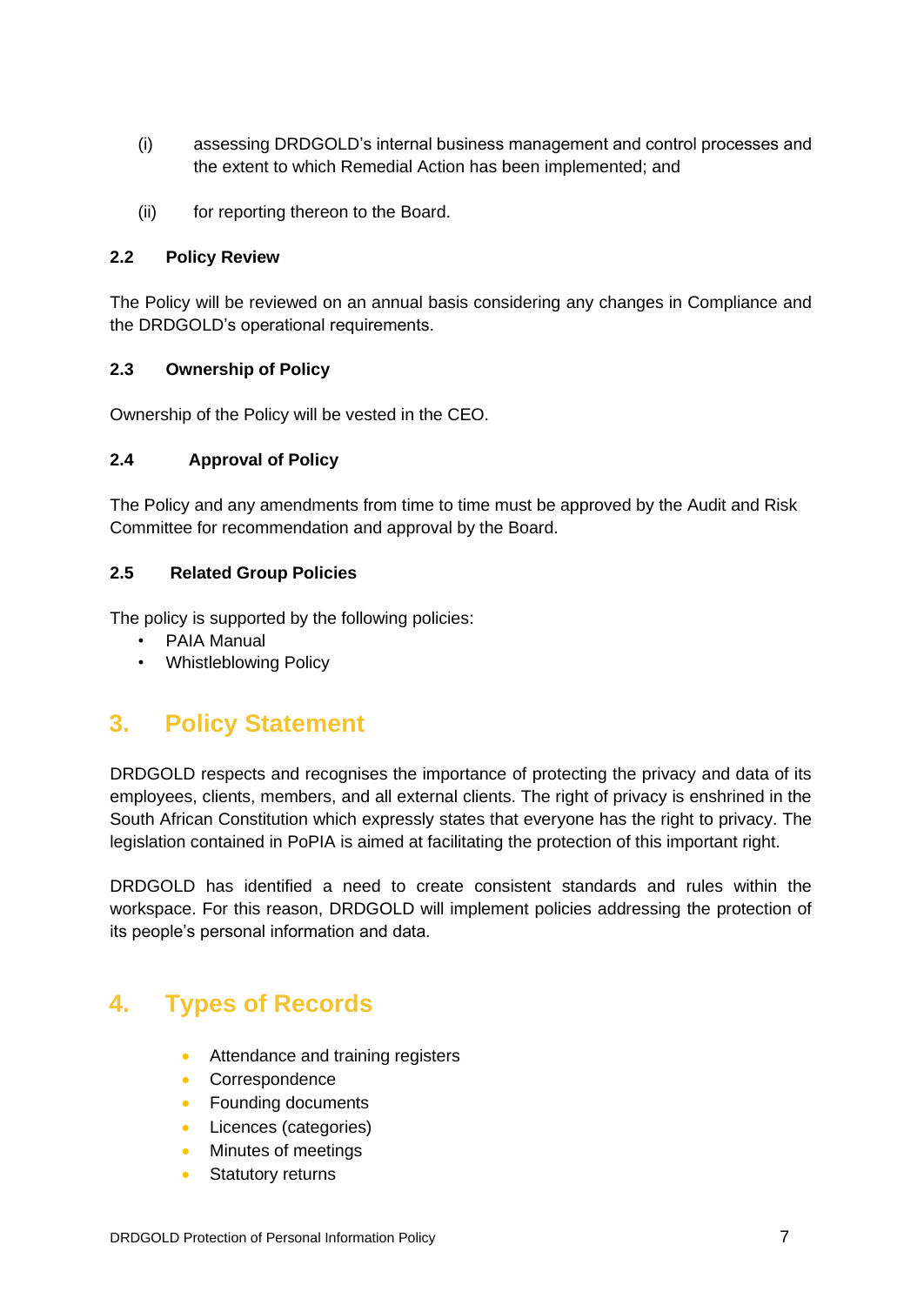- Conditions of service
- Employment contracts
- Information relating to health and safety regulations
- Pension and provident fund records
- Performance appraisals and remuneration records
- Personnel guidelines, policies, and procedures
- Skills requirements
- Staff recruitment policies
- Training Records
- Marketing and future strategies
- Annual financial statements.

# <span id="page-7-0"></span>**5. Types of Information to be protected**

Section 26 of PoPIA creates a special category of personal information called "special personal information". This relates to religious or philosophical beliefs, race or ethnic origin, trade union membership, political persuasion, health or sex life or biometric information. Also included in this category is information relating to the alleged commission of any offence or any proceedings in respect of any offence allegedly committed and the outcome of such proceedings.

Failure to obtain consent makes processing this special personal information strictly prohibited, unless,

- it is necessary by law;
- or is done for historical, statistical or research purposes;
- or the information has been deliberately made public by the subject.

Therefore, the following information needs to be strictly protected at all times by DRDGOLD

- Identity and / or passport number
- Date of birth and age
- Phone number(s) and email address(es)
- Physical address
- Gender, race, and ethnic origin
- Marital / relationship status and family relations
- Criminal record
- Private correspondence
- Employment history and financial information
- Biometric information

# <span id="page-7-1"></span>**6. Use of Personal Information**

DRDGOLD may use the data subject's personal information to: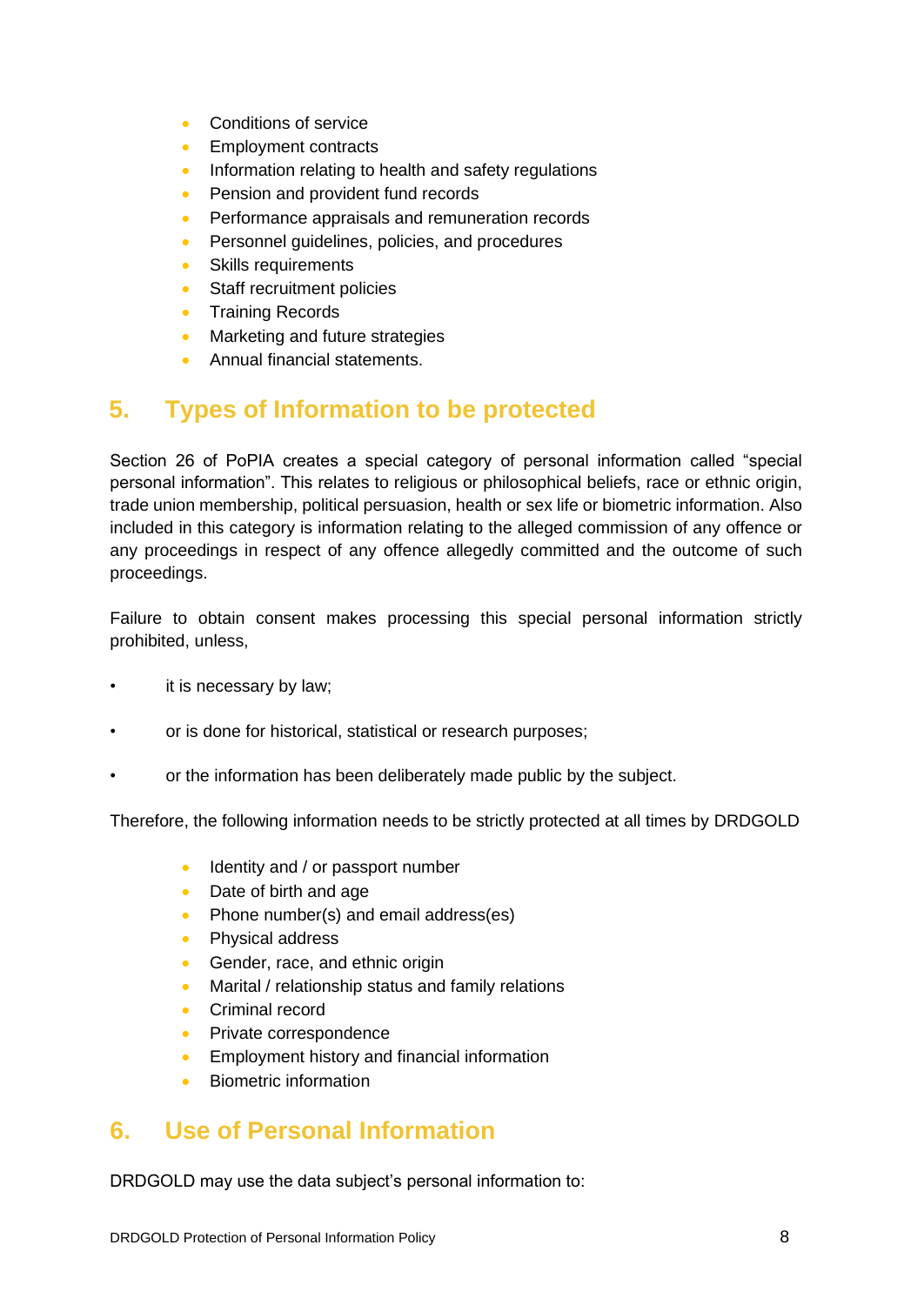- Respond to queries;
- Verify client identification;
- Render services:
- Payment of accounts.

# **7. Disclosure of Personal Information**

- 7.1 DRDGOLD is not in the business of selling personal information and therefore we will not disclose any personal information and data to anyone except as provided in this Policy.
- 7.2 We may for administration purposes disclose or transfer personal information to our clients.
- 7.3 It may be necessary for us to disclose or transfer personal information to suppliers, affiliates, partners, or agents in order to serve our clients and to provide our members with quality service.
- 7.4 We will need to disclose personal information to our employees who require it to do their jobs. We make sure they are aware of and take their confidentiality obligations seriously. They are contractually bound to keep all confidential information confidential.
- 7.5 There may be situations where the law requires us to disclose personal information and data. In all other situations, we will not disclose personal information without notifying the data subject or the relevant parties and enabling owners of the personal information into object and consent.

# **8. Security of Personal Information**

- 8.1 DRDGOLD undertakes all reasonable and appropriate measures to secure personal information. We encrypt our laptops and our phones. However, it is important to highlight that to ensure absolute security of it we shall back-up all personal information and data on a regular basis.
- 8.2 We are also legally obliged to provide adequate protection for the Personal Information and to stop unauthorised access and use of personal information.
- 8.3 Our security policies and procedures cover:
	- Physical security
	- Access to personal information
	- Secure communications
	- Monitoring access and usage of personal information
	- Computer and network security
	- Security in contracting out activities and functions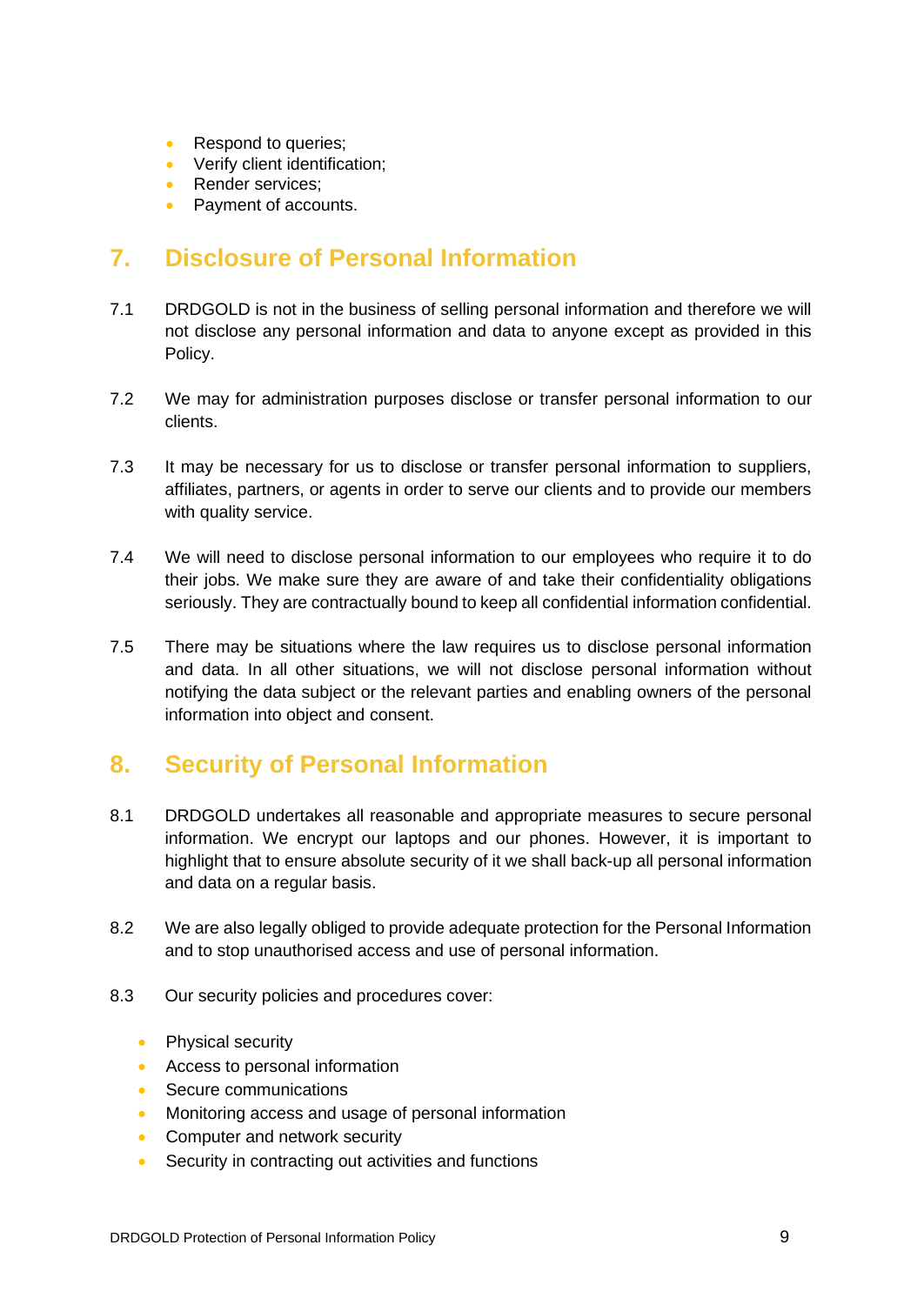- Governance and regulatory issues
- 8.4 When we contract with third parties, we impose appropriate security, privacy, and confidentiality obligations on them to ensure that personal information we remain responsible for is kept secure.
- 8.5 The discipline of Information Security aims to protect the:
	- Confidentiality of information, by ensuring that information is accessible only to those authorised to have access to the information;
	- Integrity of information, by safeguarding the accuracy and completeness of information; and
	- Availability of information, by ensuring that authorised users have access to information and information systems required to process information, as and when needed.

# **9. Revision and Review**

| Date of Revision:           | March 2022                                                                                                                             |
|-----------------------------|----------------------------------------------------------------------------------------------------------------------------------------|
| <b>Reason for Revision:</b> | <b>New Policy</b>                                                                                                                      |
| <b>Review Cycle:</b>        | This policy and underlying principles will be<br>reviewed annually by the Board, to ensure its<br>continued application and relevance. |

# **10. Attachments**

**Appendix A:** PoPI Guidelines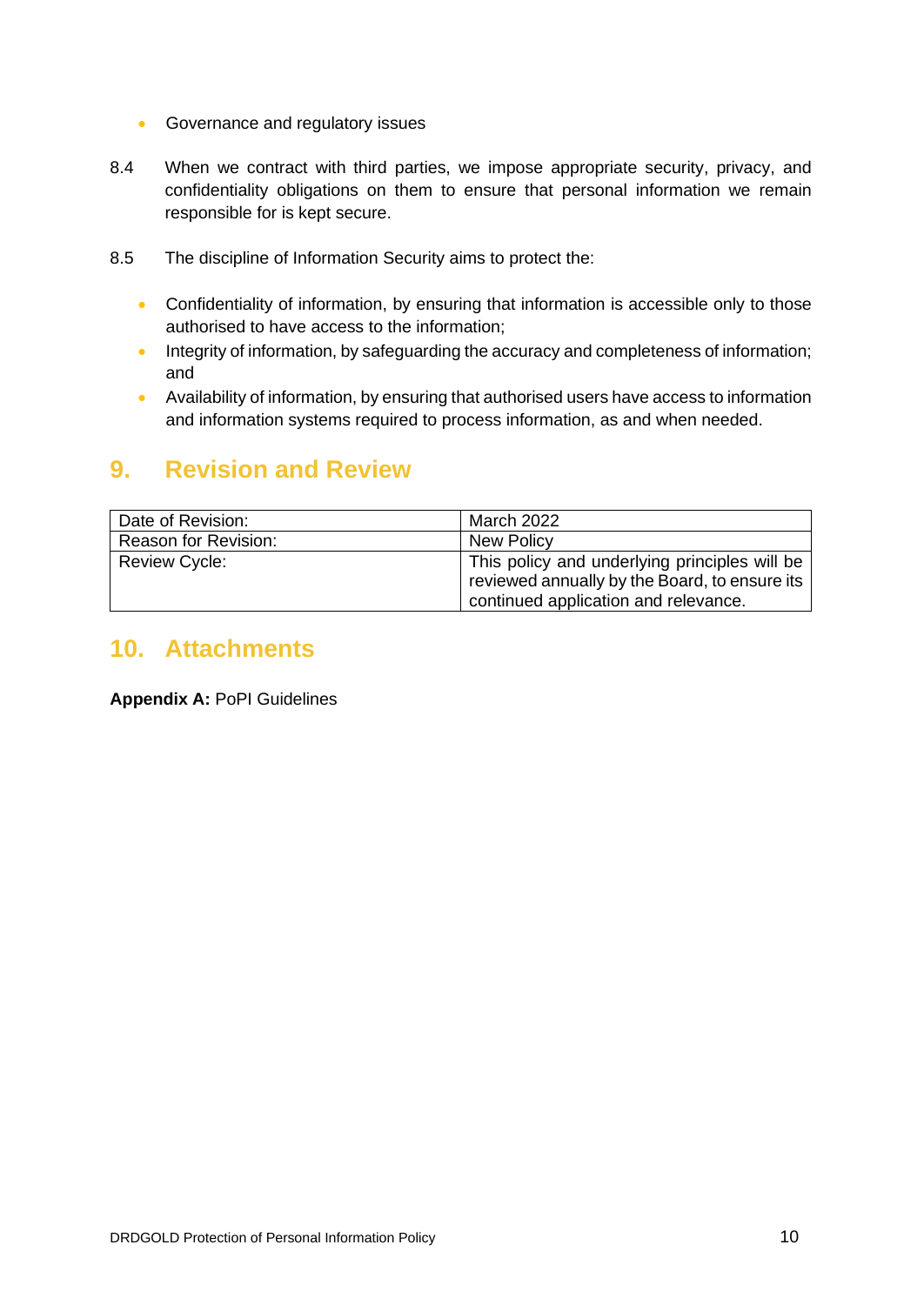# **"APPENDIX A" POPI GUIDELINES**

# **1. The PoPI Framework**

The protection of personal information framework occurs at both an organisational level (topdown) and business unit level (bottom-up). It comprises the following steps:



# **STEP 1: COLLECT**

- The first relevant area concerns the collection of personal information.
- Data collection is the process of gathering and measuring information.
- Under PoPIA, such information may only be collected for the specific purpose of providing services to a particular subject.
- A specific new obligation created by PoPIA is that once personal information has been collected from another source, DRDGOLD will take reasonable steps to inform the data subject of this, together with the source of the information and the purpose for which it has been collected.
- This processing requires one to answer relevant questions and evaluate outcomes.
- The process of collecting data information includes:
	- o Identifying issues and/or opportunities for collecting data;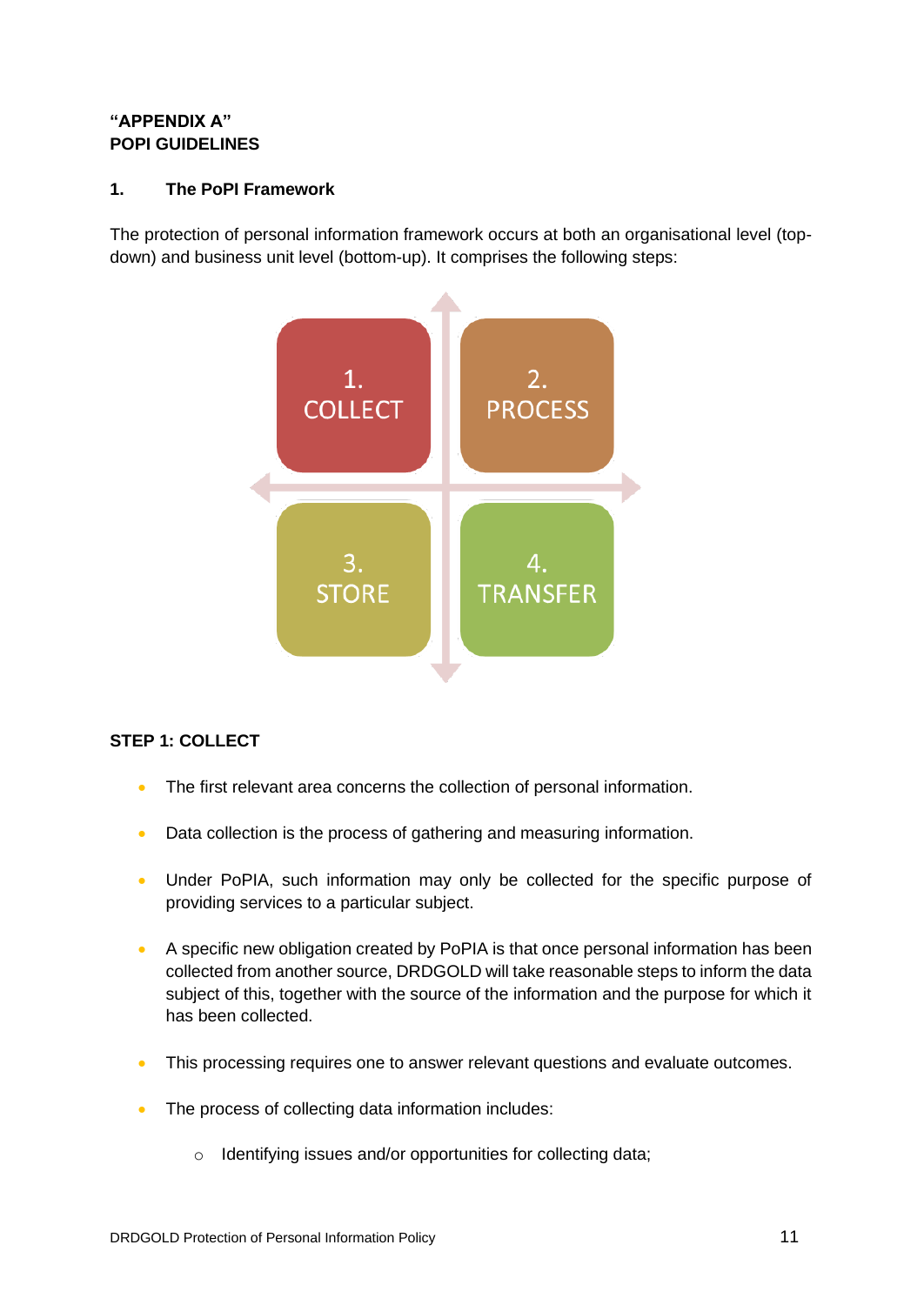- o Defining the purpose for collection the data; and
- o Analysing and interpreting the data.

### **STEP 2: PROCESS**

### **Personal information can only be processed:**

- With the consent of the "data subject";
- If it is necessary for the conclusion or performance of a contract to which the "data" subject" is a party;
- It is required by law;
- It protects a legitimate interest of the "data subject";
- It is necessary to pursue your legitimate interests or the interest of a third party to whom the information is supplied; and
- Any operation, or activity, or set of operations (whether or not by automatic means).

### **Processing information includes:**

Collection, receipt, recording, organisation, collation, storage, updating, modification, retrieval, alteration, consultation, or use; dissemination by means of transmission, distribution or making available in any other form; or merging, linking, as well as restriction, erasure, or destruction.

# **STEP 3: STORE**

- This element covers the processing and storing of information, the duration of storage, and the need to inform data subjects that their information is being stored.
- Whenever DRDGOLD establishes a business relationship or concludes a transaction with a client, whether the transaction is a single transaction or concluded in the course of a business relationship which DRDGOLD has with the client, DRDGOLD must keep record of this information.
- DRDGOLD must keep records of the business relationship, for at least five years from the date on which the business relationship is terminated.
- When concluding a transaction, records must be kept for at least five years from the date on which that transaction is concluded.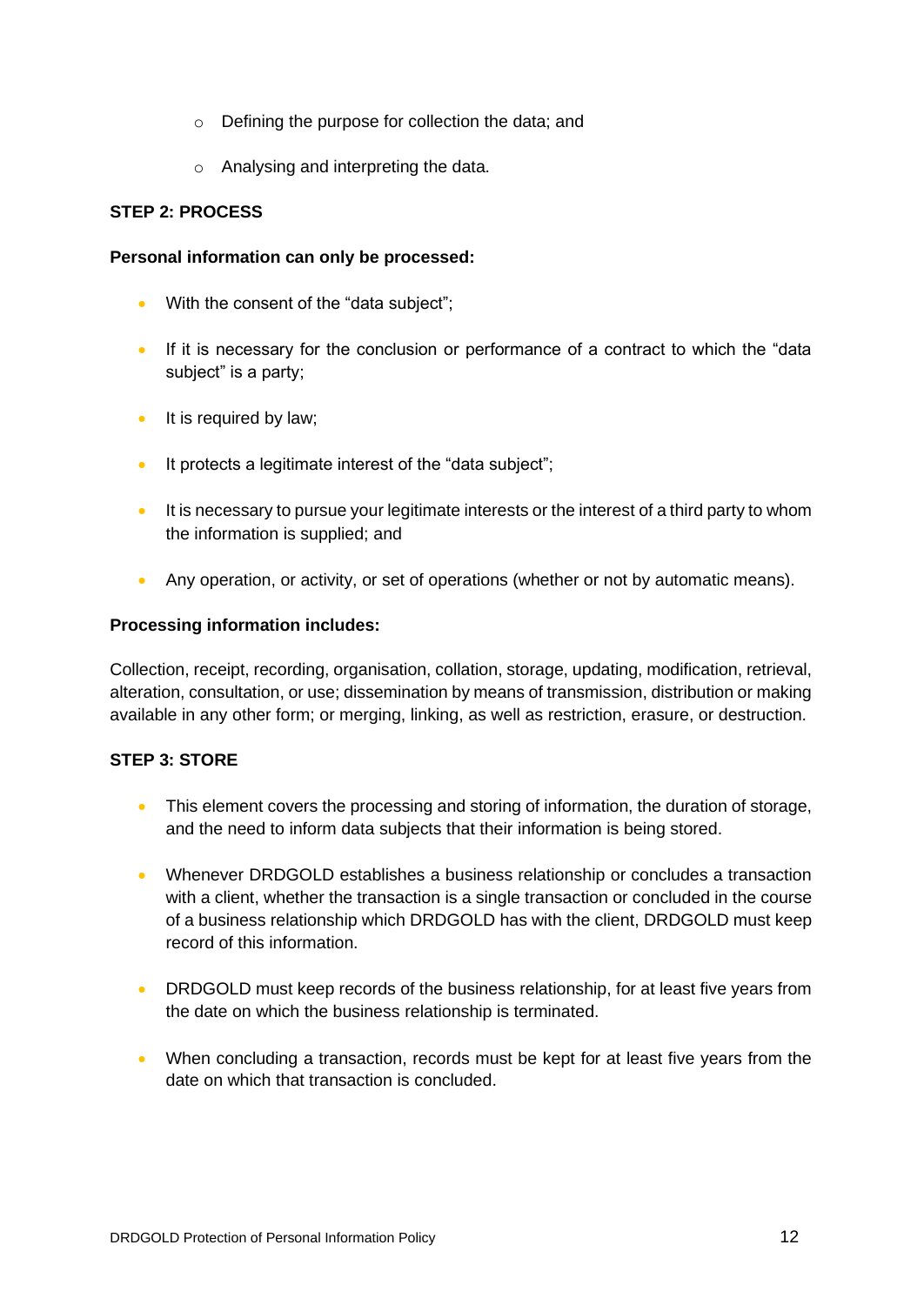### **STEP 4: TRANSFER**

- PoPIA makes provision for transfers and applies to the distribution of personal information to third parties who process (collect, store, use or destroy) such information on behalf of DRDGOLD.
- Data transfers are a daily business requirement when transferring personal information.
- Such transfers should take place only where absolutely necessary and employing the most secure channel available.
- To support this, all DRDGOLD employees must adhere to the following:
	- $\circ$  Data transfers should, where possible, only take place via secure on-line channels where the data is encrypted.
	- $\circ$  Strong passwords must be used to protect the data during transfer. Such passwords must not be sent with the data it is intended to protect. Care should be taken to ensure that the password is sent securely to the intended recipient and that it is not disclosed to any other person.
	- $\circ$  Standard email should never be used to transmit any personal data. Where file encryption or the use of a secure email facility which will encrypt the data (including any attachments) is sent, staff must still ensure that the mail is sent only to the intended recipient.

### **2. RECORDING INFORMATION**

Regardless of when the record came into existence.

A "record" means:

- Any recorded information;
- Regardless of form or medium;
- In the possession or under the control of the private body; and
- Whether or not it was created by the private body.

A record in the possession or under the control of an independent contractor engaged by a private body is regarded as being a record of that private body.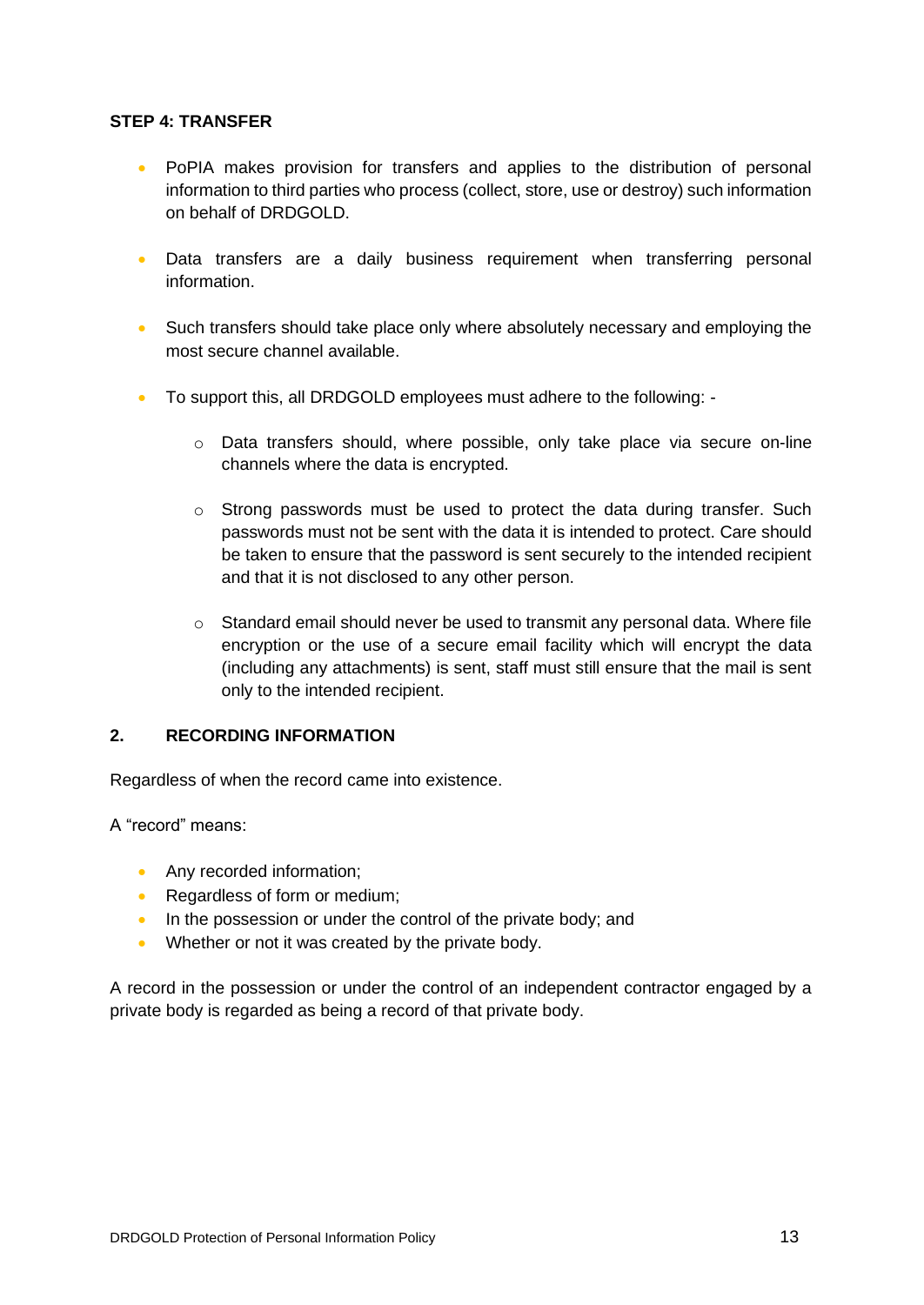### **3. TRANS-BORDER FLOWS OF PERSONAL INFORMATION**

- PoPIA focusses on the location of processing rather than the location of the data subject.
- Section 72 of PoPIA deals with transfers of personal information outside South Africa or trans-border information flows. A responsible party may not transfer personal information about a data subject to a third party who is in a foreign country unless certain protections are in place. For example, if:
	- the foreign country has a law that provides adequate protection;
	- there are binding corporate rules that provide adequate protection;
	- there is an agreement between the sender and the receiver that provides adequate protection;
	- the data subject consents to their personal information being so transferred; or
	- the transfer is necessary for the responsible party to perform in terms of a contract.
	- In light of the above, DRDGOLD must ensure that one or more of the appropriate aforementioned actions have been taken and the applicable measures have been put in place to ensure compliance with PoPIA in the event that it is required to participate in a cross-border transfer of personal information for a beneficiary.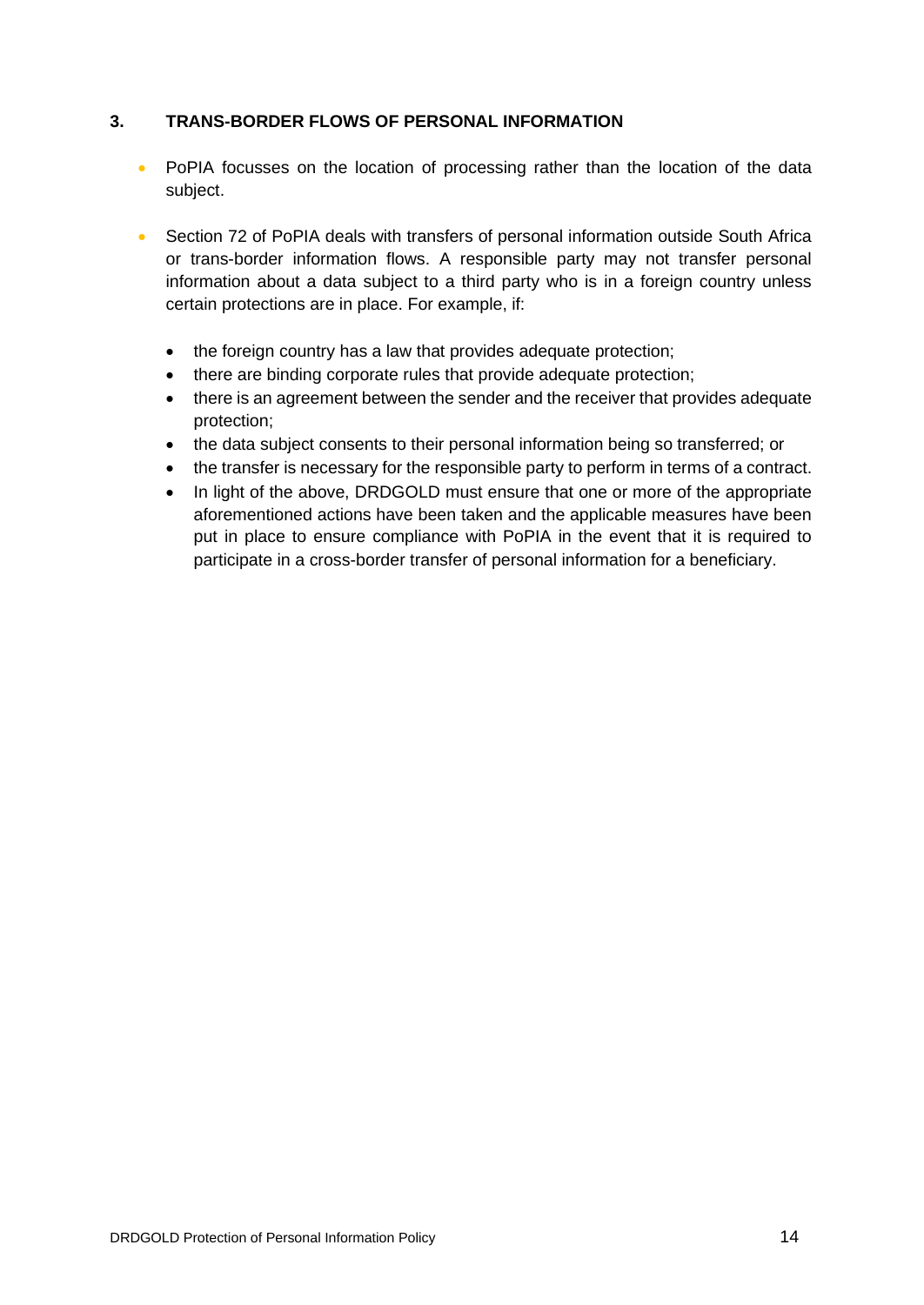# **8 (Eight) Conditions for Lawful Processing of Personal Information**



### **1. ACCOUNTABILITY**

- 1.1 DRDGOLD will ensure that all the principles contained in PoPIA and all the measures that give effect to these principles are complied with when:
	- Deciding the purpose of processing personal information;
	- Deciding how the processing will be done; and
	- While the information is being processed.
- 1.2 DRDGOLD will appoint personnel and task them with the responsibility of compliance.
- 1.3 This individual will be held liable for non-compliance in certain situations regarding breaches of personal information of data subjects.

### **2. PROCESSING LIMITATION**

- 2.1 The processing of information must be lawful and in a reasonable manner that does not infringe the privacy of the data subject.
- 2.2 Information may only be processed if it is adequate, relevant, and not excessive.
- 2.3 Must have been consented to and collected directly from the subject (subject to provisions).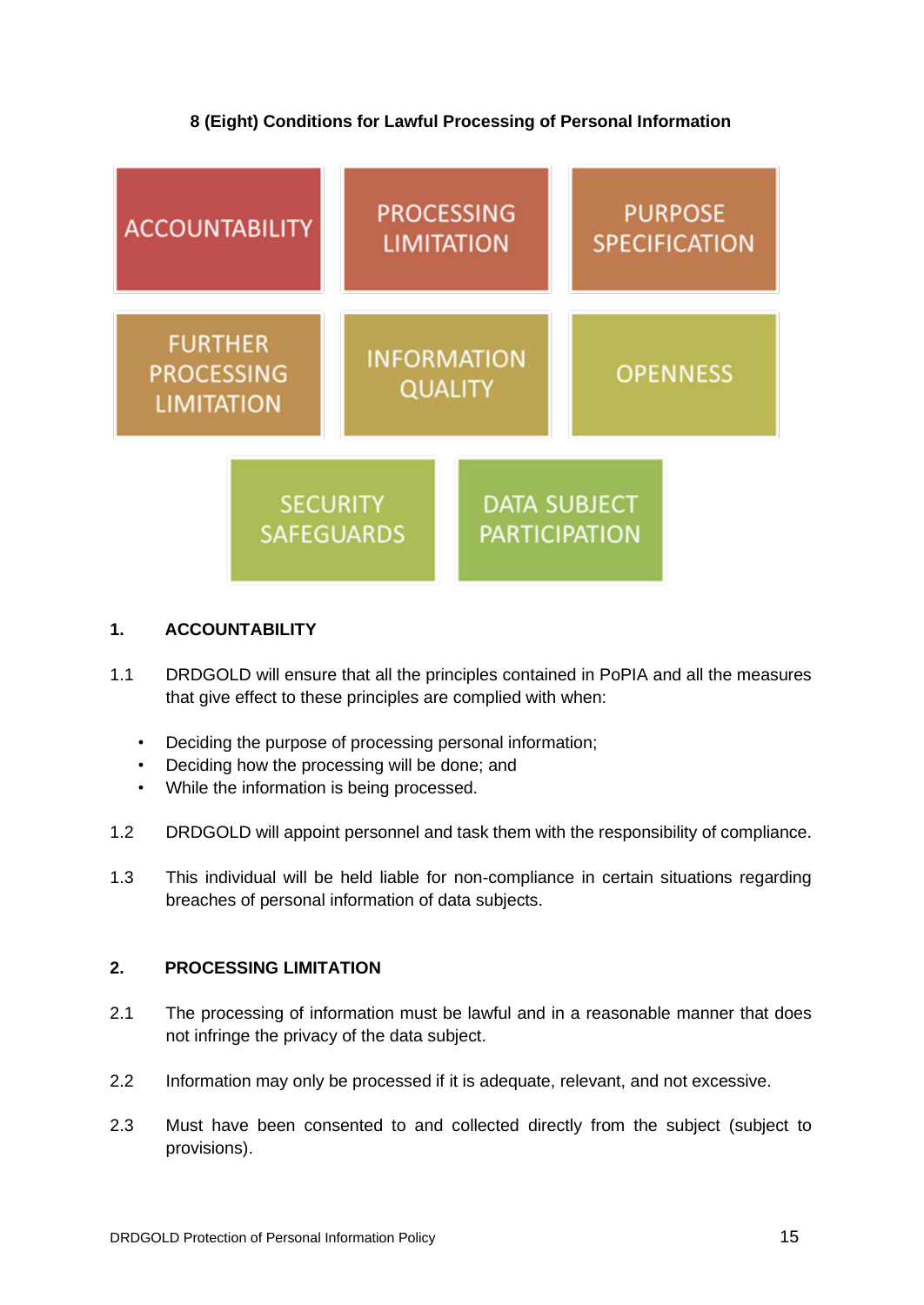- 2.4 The processing of information must be justified on the basis of one or more of a number of particular reasons, including the fact that the processing:
	- Is necessary for performing a contract;
	- Complies with a legal obligation;
	- Protects a legitimate interest of the data subject;
	- Is necessary for the performance of a public law duty of a public body is necessary to pursue the 'legitimate interests' of those to whom the information is supplied; and
	- If a data subject has objected to the processing of personal information; DRDGOLD may no longer process the personal information and consent may be withdrawn at any time.
- 2.5 Personal information must be collected directly from the data subject except in certain circumstances, for instance where the information is already available in a public record or where there is consent to collect the information from another source.

### **3. PURPOSE SPECIFICATION**

- 3.1 DRDGOLD will take steps to ensure that the data subject knows the purpose for which the data is being collected.
- 3.2 That the information is collected for a specific and explicitly defined and lawful purpose – related to the activity or function of DRDGOLD.
- 3.3 Records must not be detained for longer than necessary.

### **4. FURTHER PROCESSING LIMITATION**

- 4.1 Personal information may not be processed for a secondary purpose unless that processing is compatible with the original purpose.
- 4.2 DRDGOLD will ensure that secondary processing is aligned with the original intent.
- 4.3 It will be in accordance with the purpose for which it was collected.
- 4.4 DRDGOLD will put in place an assessment of further processing.
- 4.5 DRDGOLD must take account of the relationship between purpose of intended further processing and the initial purpose of collection.
- 4.6 In the absence of specific consent for further use DRDGOLD will only use the personal information if it is compatible with or in accordance with the purpose for which it was collected.
- 4.7 Further processing of personal information must be in accordance or compatible with the purpose for which it was collected in the first place.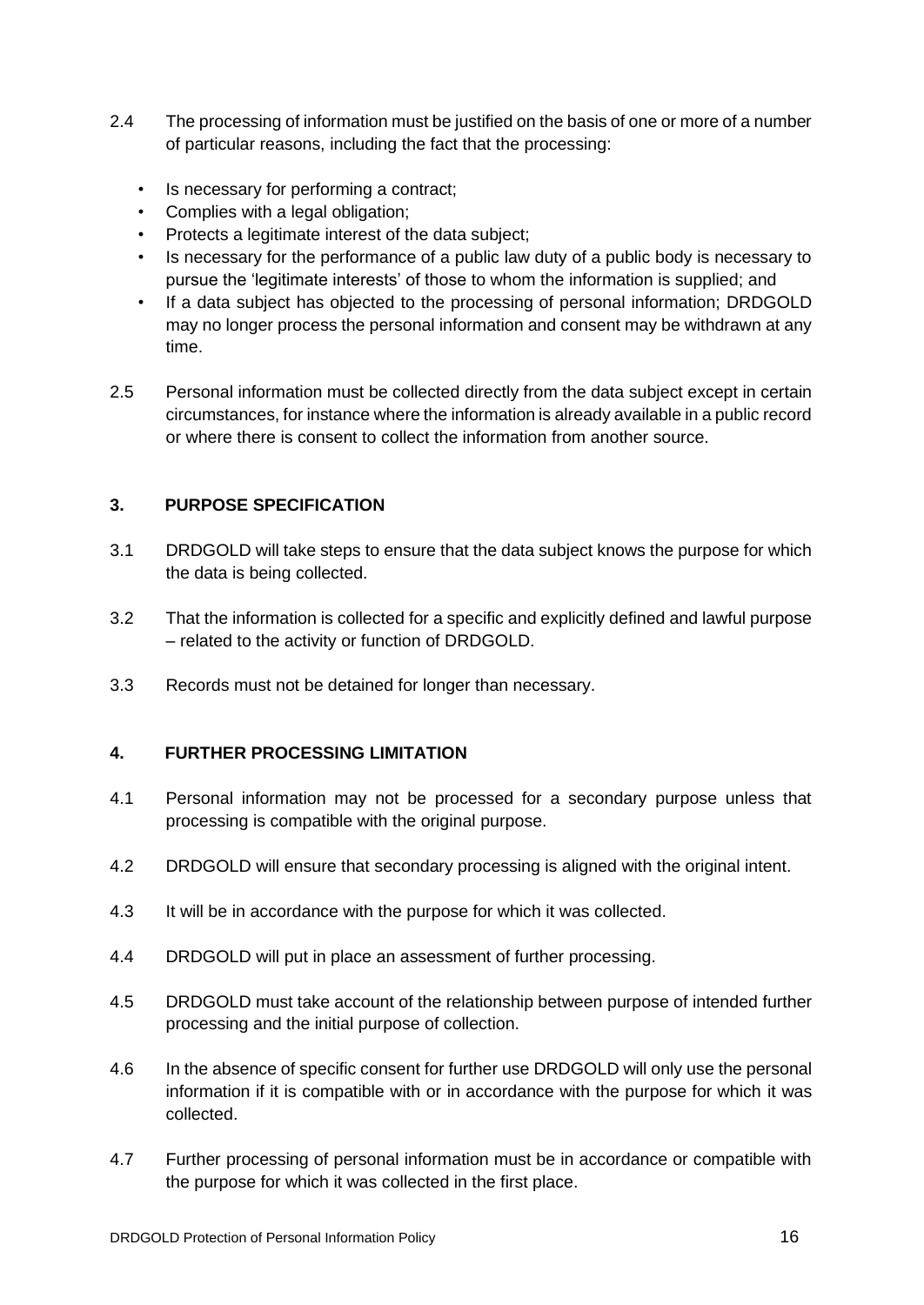- 4.8 DRDGOLD will take account of:
	- The relationship between the purpose of the intended further processing and the purpose for which the information has been collected;
	- The nature of the information concerned;
	- The consequences of the intended further processing for the data subject;
	- The manner in which the information has been collected; and
	- Any contractual rights and obligations between the parties.

### **5. INFORMATION QUALITY**

- 5.1 DRDGOLD has the responsibility to take reasonably practicable steps to ensure information is complete, accurate and not misleading.
- 5.2 It must be updated where necessary and consider the purpose for which collected.
- 5.3 It will ensure that the information is reliable all the time.
- 5.4 It will have processes in places to ensure that all clients, data subjects and employees are able to update their personal information.

#### **6. OPENNESS**

- 6.1 There are a number of requirements which DRDGOLD must meet when personal information is collected from a data subject and there are also reasons for noncompliance with this condition.
- 6.2 This includes that DRDGOLD must take reasonably practicable steps to ensure that the data subject is aware of the fact that the information is being collected and where the information is not collected from the data subject, the source from which it is collected.
- 6.3 DRDGOLD will maintain the documentation of all processing operations under its responsibility.
- 6.4 DRDGOLD take reasonably practicable steps to ensure that the data subject is aware of:
	- The information being collected or the source from which it is collected;
	- The name and address of the responsible party;
	- The purpose for which the information is being collected;
	- Whether or not the supply of the information is voluntary or mandatory; and
	- The consequences of failure to provide the information.